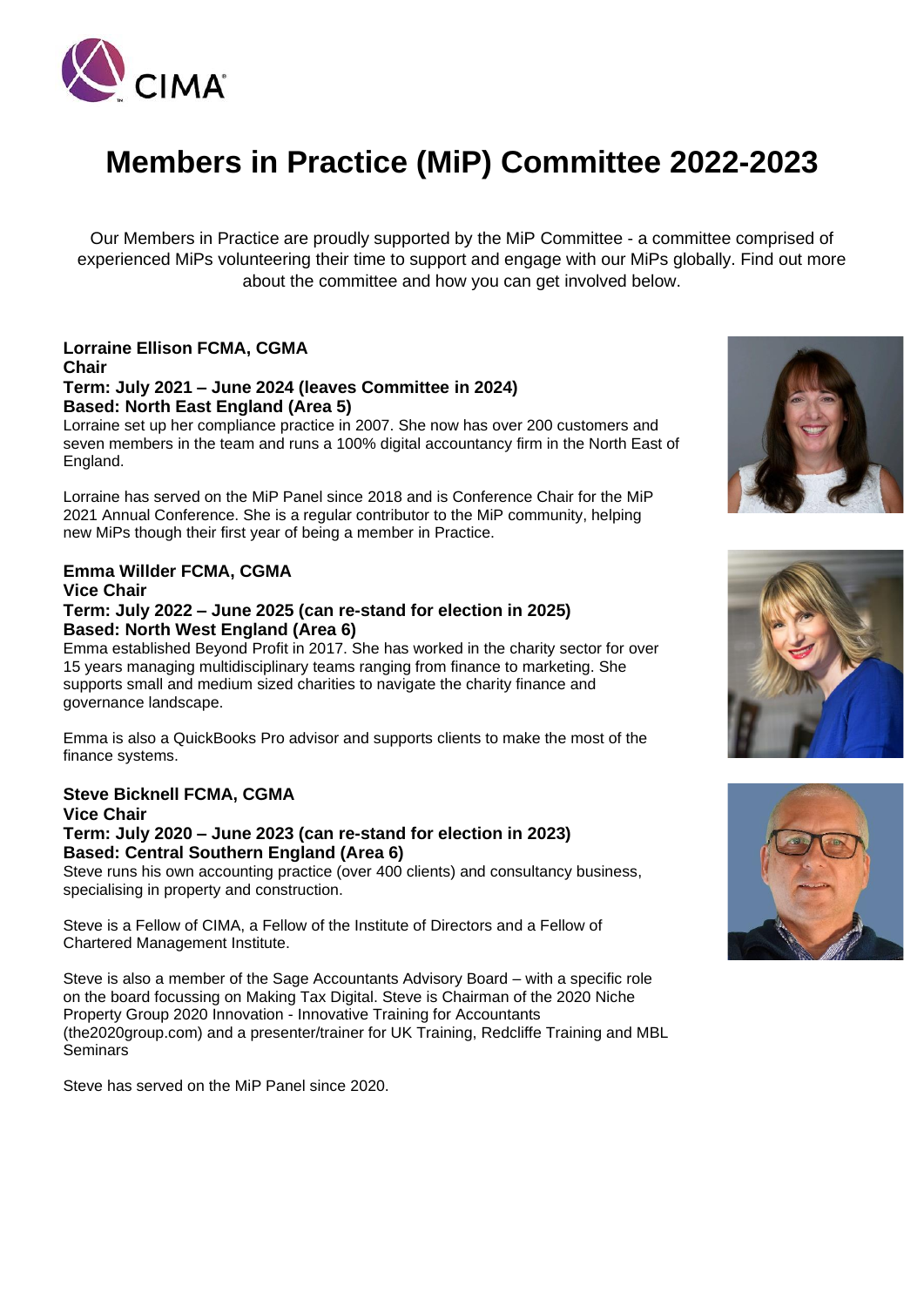

#### **Julie Bickerdyke FCMA, CGMA Secretary Term: July 2022 – June 2025 (leaves Committee in 2025) Based: North East England (Area 5)** Julie is based in Yorkshire and provides outsourced FD services to small businesses

through her company Not Just an FD. Her experience spans financial strategy, forecasting and cloud-based solutions, particularly in the legal and voluntary sectors with a specialism of helping businesses grow. Prior to becoming a MiP in 2017 Julie worked in engineering as both FD and MD.

Julie has served on the MiP Panel since 2019 and was previously the Chair of the West Yorkshire branch of CIMA.

## **Antony Holdsworth FCMA, CGMA**

**Treasurer**

#### **Term: July 2022 – June 2025 (can re-stand for election in 2025) Based: Central London and North Thames (Area 1)**

Antony serves as the treasurer in the MiP Committee. He is also the Committee representative on the UK and Ireland Network Committee

#### **Bradley Channer FCMA, CGMA Term: July 2022 – June 2025 (can re-stand for election in 2025) Based: North East England (Area 5)**

Bradley runs his practice, Acceler8me, specialising in interim FD/CFO functions, helping to scale tech companies by building accounting infrastructure, growth strategies, advanced financial modelling and raising finance.

Bradley became an Fellow in 2020 and joined CIMA Council in June 2022.

#### **Richard Sharp FCMA, CGMA Term: July 2021 – June 2024 (can re-stand for election in 2024) Based: Central Southern (Area 11)**

Richard has been a registered MIP continuously since 2001 (18 years). Richard retired from the NHS in 2012 having spent 21 years in NHS Financial Management at Assistant and Deputy Director of Finance level, starting as Chief Accountant or Financial Controller. Whilst in the NHS Richard served on the National Tax Committee of the Healthcare Financial Management Association (HFMA).

Richard was an elected CIMA Council member from 2012 - 2021, while also servicing on the Audit and Risk Process, Technical and Professional Standards Committees as well as HM Treasury's Joint VAT Consultative Committee.

Richard was appointed to the Association's Management Accounting Professional Unit in 2017 and the Association Board for 3 years to 2020. Richard has all served on the West Surrey Committee since 1999, served as Chairman 2010-2017. Richard is also the current Treasurer of CIMA Area 11.

#### **Stephen Milne FCMA, CGMA Term: July 2022 – June 2025 (can re-stand for election in 2025) Based: Scotland (Area 7)**

Since 1994, Stephen has been in self-employed in his own practice, carrying out a wide variety of services, including; accounts preparation, tax compliance, bookkeeping, VAT and payroll for the general business world.

Stephen was admitted as an Associate of CIMA 1996 and a Fellow in 2017, and has been on CIMA Council since 2020.